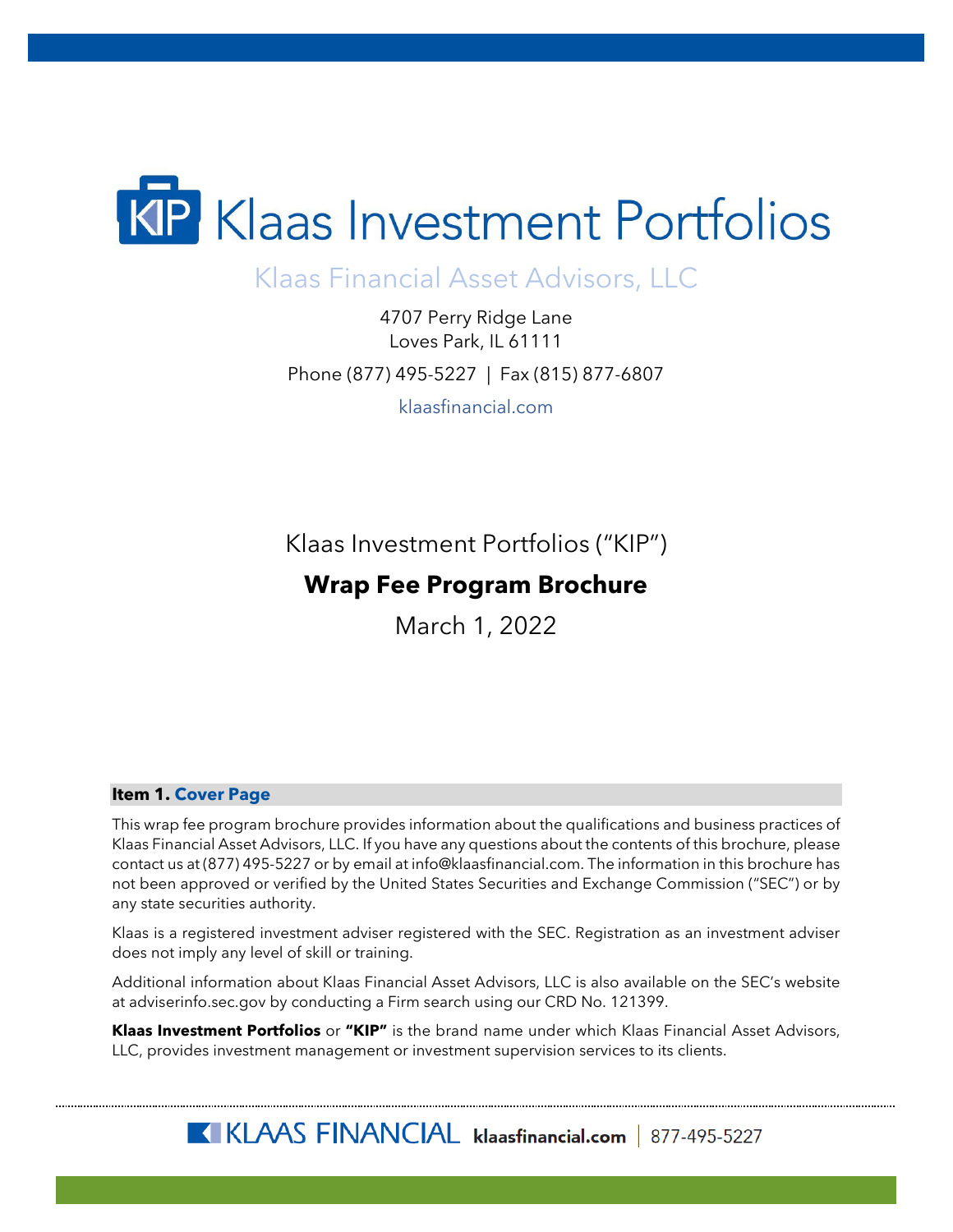

#### <span id="page-1-0"></span>**Item 2. Material Changes**

Klaas Financial Asset Advisors, LLC ("Klaas") delivers its Wrap Fee Program Brochure initially when we enter into an advisory agreement with you. The Wrap Fee Program Brochure will be updated no less than annually within 90 days of our December 31 fiscal year end. Within 120 days of our fiscal year end, we will deliver to you a summary of material changes which have been made to our Wrap Fee Program Brochure since its last annual update. This summary will include information about how you may obtain a complete copy of our updated Wrap Fee Program Brochure at no charge, and it will include the date of the last annual update.

We will provide updated disclosure information about material changes more frequently as needed.

Since the last annual update to our Wrap Fee Program Brochure dated March 16, 2021, we made the following material changes:

- We renovated our fee structure for our Wrap Fee Program to better align with the services provided to our clients, as more fully described in Item 4 below. In addition, we now impose a minimum fee of \$1,500 annually. The new fee structure is in effect as of November 1, 2021, for new clients who enter into an advisory agreement for our Wrap Fee Program on or after that date. For existing clients in our Wrap Fee Program on or before October 31, 2021, the new fee structure will go into effect at the beginning of the next quarterly billing period on January 1, 2022, and their current fee schedule will remain in effect through December 31, 2021.
- Item 4 has been amended to clarify that fees for accounts opened or closed during a quarter are prorated based on the number of calendar days in the quarter the account was open, based on the account valuation provided by the custodian of the account.
- In Item 6, we have clarified that we will make a reasonable attempt to honor any reasonable restrictions you wish to impose, but in the case of pooled investment vehicles such as mutual funds or ETFs where underlying holdings change frequently, we cannot guarantee that restrictions will always be enforced.

We have made additional edits as necessary to correct typographical or grammatical errors, or to provide clarification where necessary. We do not consider these changes to be material.

As of December 31, 2021, we provided investment advisory services on approximately \$674 million in client assets for approximately 1,100 client households. This total represents approximately \$522 million in client assets under management through our discretionary asset management wrap fee program (Klaas Investment Portfolios – KIP), approximately \$97 million in assets under advisement through our non-discretionary retirement plan consulting services ("Klaas 401k") for 18 retirement plans, and approximately \$56 million in assets under advisement through our non-discretionary Klaas Investment Consulting Services for brokerage customers. Furthermore, we provide financial planning and consulting services ("Klaas 360") to approximately 38 client households.

Currently, our brochure may be requested by contacting us at (877) 495-5227, by emailing us at info@ klaasfinancial.com, or by visiting our [website](https://klaasfinancial.com/multimedia/downloads/) at klaasfinancial.com. The current brochure may be found under Downloads on the Resources tab. We will provide you with a copy of our current brochure at any time without charge.

Information about each of our Investment Adviser Representatives may be found in their respective Form ADV Part 2B Individual Disclosure Brochure Supplement, which can also be found by visiting the Downloads page on the Resources tab of our [website.](https://klaasfinancial.com/multimedia/downloads/)

*Page ii Rev. 03-01-2022*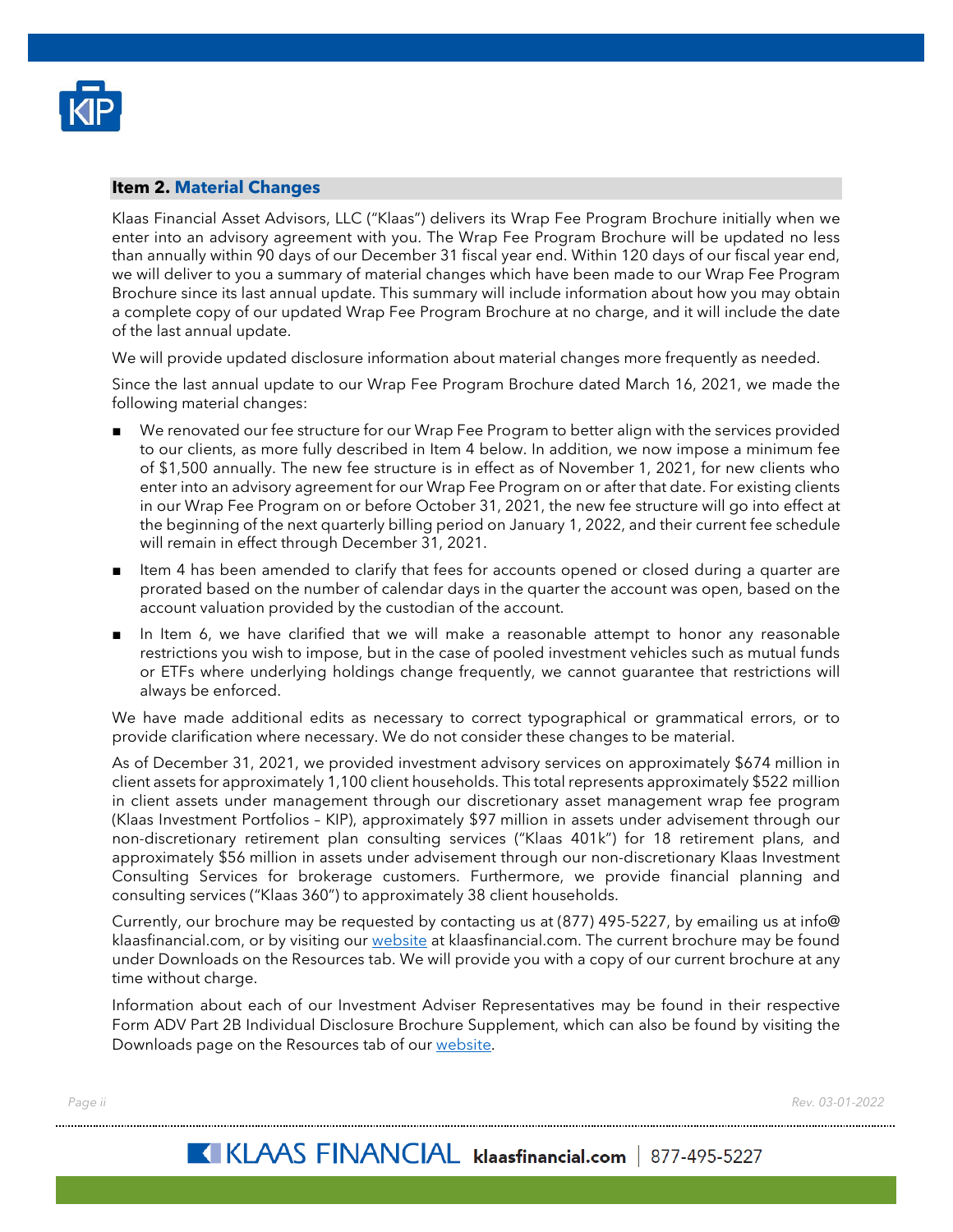

<span id="page-2-0"></span>

| <b>Item 3. Table of Contents</b> |  |
|----------------------------------|--|
|                                  |  |
|                                  |  |
|                                  |  |
|                                  |  |
|                                  |  |
|                                  |  |
|                                  |  |
|                                  |  |
|                                  |  |
|                                  |  |
|                                  |  |
|                                  |  |
|                                  |  |
|                                  |  |
|                                  |  |
|                                  |  |
|                                  |  |
|                                  |  |
|                                  |  |
|                                  |  |
|                                  |  |
|                                  |  |
|                                  |  |
|                                  |  |
|                                  |  |
|                                  |  |
|                                  |  |
|                                  |  |
|                                  |  |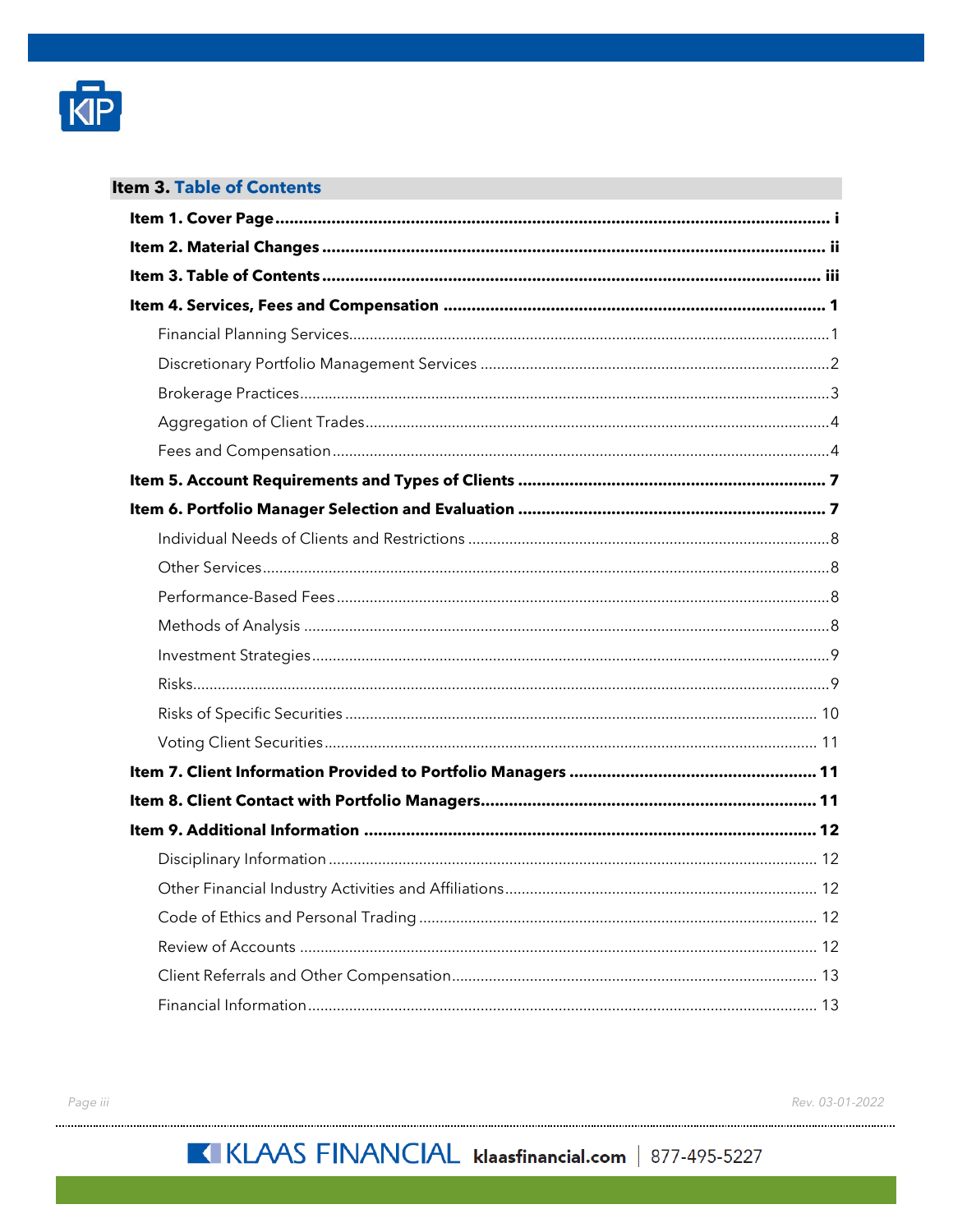

#### <span id="page-3-0"></span>**Item 4. Services, Fees and Compensation**

Klaas Financial Asset Advisors, LLC ("Klaas") is the sponsor of the Klaas Investment Portfolios ("KIP") Wrap Fee Program ("Program"). Klaas is located in Loves Park, Illinois and Fitchburg, Wisconsin. Craig J. Klaas is the firm's President; Maleeah L. Wernsing-Cuevas is the firm's Chief Executive Officer; Stephanie R. Mowers is the firm's Chief Operating Officer, and Rita B. Rhodes is the firm's Chief Compliance Officer. Craig J. Klaas owns 48.5% of the firm, Maleeah L. Wernsing-Cuevas owns 41.5% of the firm and Kyle A. Kite owns 10% of the firm.

Klaas is registered as an investment adviser with the U.S. Securities and Exchange Commission (SEC).

This Wrap Fee Program Brochure describes the services offered under the Program. In addition to the services outlined here, we also provide non-discretionary financial planning and consulting services, and retirement plan consulting. Further information regarding these services can be found in our Disclosure Brochure, which is available upon request, or which can be found by visiting our [website](https://klaasfinancial.com/multimedia/downloads/) at klaasfinancial.com. The current brochure may be found under Downloads on the Resources tab.

The Program includes Financial Planning Services and Discretionary Portfolio Management Services, as described below. Clients who wish to participate in the Program will enter into an agreement with Klaas ("Program Agreement").

## <span id="page-3-1"></span>**Financial Planning Services**

As part of the Program, we provide financial planning services. Through discussions, interviews, and questionnaires, we will gather sufficient information to develop a financial plan and investment recommendations. The items covered in your financial plan are based on your financial circumstances and needs. The financial plan may consider such items as the following:

- Your personal financial circumstances, such as assets and liabilities, net worth, cash flow, spending analysis, budgeting, family situations, and personal obligations.
- Payment of past, present, and future debts, such as loans, education expenses, health expenses.
- Your current and future tax liabilities, and an analysis of how to mitigate tax liabilities with your investments.
- Your attitudes towards investments, including your risk tolerance, financial goals, and investment objectives.
- Your cash needs in the event of your disability, incapacity, or death, including the income needs of your dependents, and estate planning.
- Your current retirement assets, potential future savings, planned retirement age, income needs and spending in retirement.
- Other specific financial concerns you may have.

We base our investment recommendations on the information that you provide to us. Inaccurate or incomplete information may result in an inaccurate or incomplete investment recommendations. We must make certain assumptions with respect to interest and inflation rates, past trends, and future projections of the performance of the market and economy. Changes to your personal financial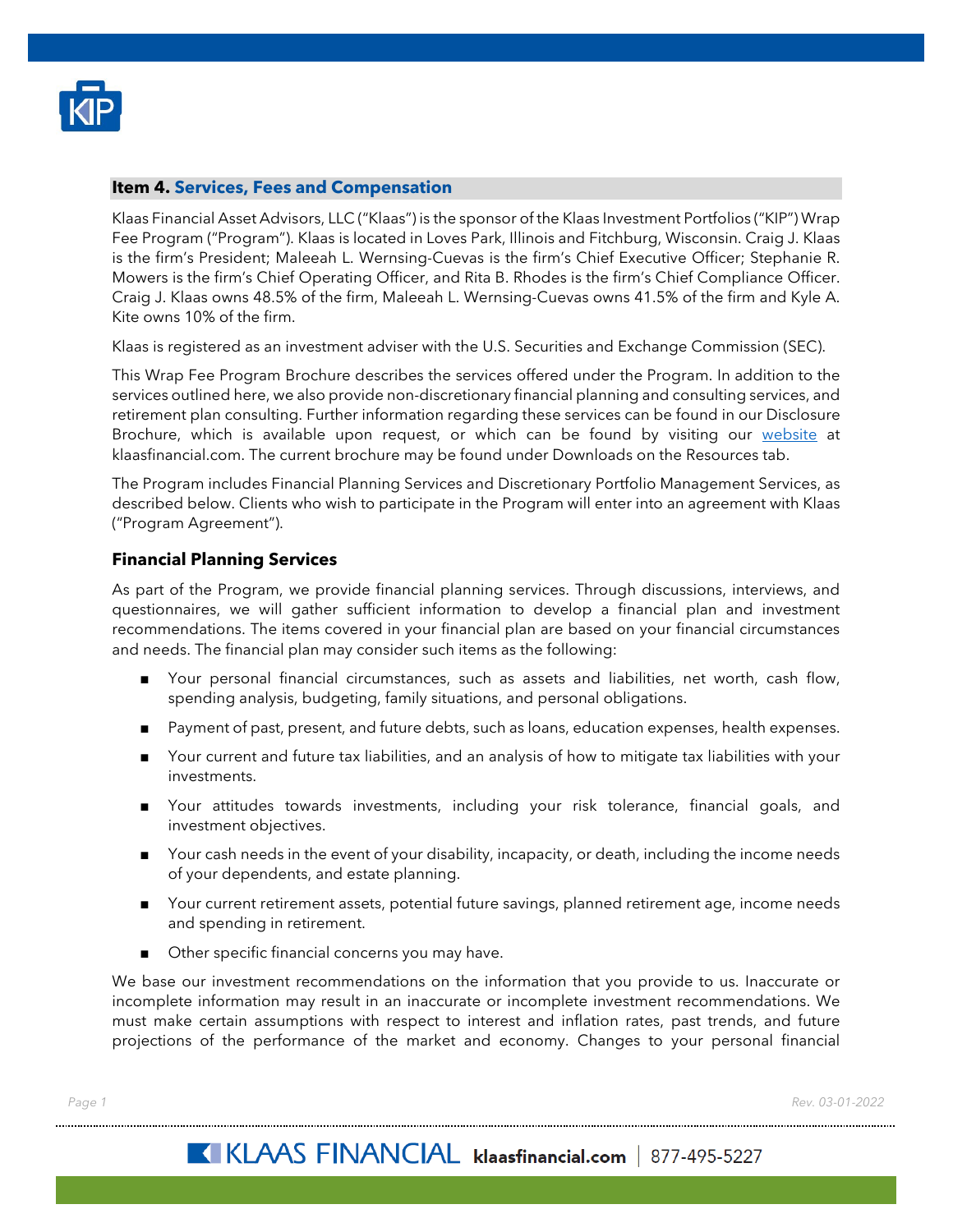

circumstances, goals, or objectives may cause our investment recommendations to change. We recommend that you notify us promptly of any changes so that your strategy can be updated if necessary.

Although the financial plan may consider your tax situation or estate plan, we do not provide tax or legal advice. We recommend that you work closely with your attorney, accountant, or other investment professionals in implementing your plan. We are happy to work with your professionals to coordinate your financial plan with your estate planning and tax planning.

In some cases, your financial plan may recommend an insurance product. Some of our Investment Adviser Representatives are also licensed insurance agents. If you choose to purchase a recommended insurance product through your Investment Adviser Representative, he or she will earn a commission on products purchased. You may choose to purchase any insurance products through any licensed agent.

## <span id="page-4-0"></span>**Discretionary Portfolio Management Services**

In addition, we provide discretionary portfolio management services. Based on the information gathered in the financial planning process, we assist you in selecting one or more of the investment strategies available through the Program ("Program Strategies"). Other relevant information that may be considered may include (but is not limited to) your preference for certain types of investments, the amount of your assets, the projected risk and return of your portfolio, and the management fees charged.

We may use one or more Program Strategies and allocate assets into, between, or among the Program Strategies. Klaas has established a Portfolio Management Group ("Klaas PMG") consisting of qualified investment professionals dedicated to portfolio management, research, and trade administration functions. The Program Strategies may be developed by and managed by the Klaas PMG, or by thirdparty asset managers or separate account managers ("Asset Managers") selected by Klaas PMG.

Klaas has the discretion to determine which Program Strategies are available in the Program. Klaas has the discretion to change the Program Strategies available through the Program, to change the selection of any Program Strategy, to add one or more additional Program Strategies to those previously selected, and to reallocate assets among Program Strategies at any time. Klaas also has the discretion to hire, replace, or terminate Asset Managers as it deems necessary at any time.

A variety of investment products and vehicles may be used, including, but not limited to, exchangetraded funds (ETFs), mutual funds, equity and fixed-income instruments. When appropriate based on a client's financial circumstances, Klaas may recommend a Program Strategy that includes an investmentonly managed variable annuity ("MVA"). The MVA is an insurance product offered by a licensed insurance carrier that includes an investment component.

Please note that client assets are primarily managed by Klaas PMG. Asset Managers and MVAs are only used in limited circumstances and only where appropriate based on the unique financial circumstances of each client.

We rely upon you to notify us of any changes in your objectives, goals and risk tolerances, as well as any other material changes in your personal circumstances (such as your employment, marital status, financial condition, etc.). In addition, notify us if you wish to impose any reasonable restrictions on the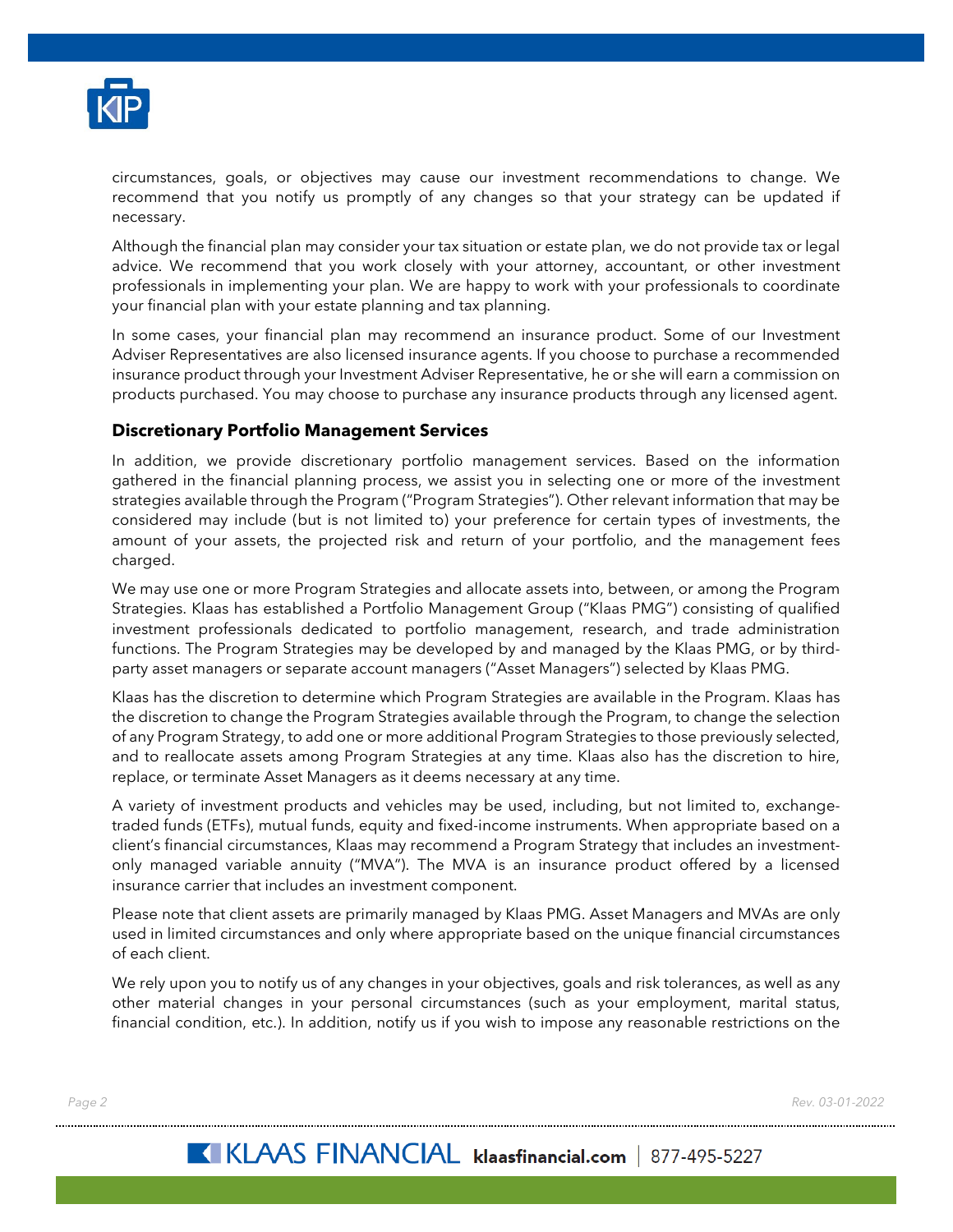

management of your account. Please notify us promptly of any changes, as these changes may require changes in the Program Strategies employed.

## <span id="page-5-0"></span>**Brokerage Practices**

Program assets are maintained with a qualified custodian. We do not have physical custody of your assets, but we are deemed to have custody when you authorize us to deduct advisory fees directly from your account. You will receive account statements from the custodian on at least a quarterly basis. We recommend that you carefully review those statements to verify that the transactions are consistent with your investment goals and objectives.

We do not have the discretion to select the broker-dealer or custodian used for your accounts, although we may suggest broker-dealers and custodians and assist with new account paperwork. Because of our established relationship, we will generally recommend Fidelity Institutional Wealth Services ("Fidelity") to you for custody and brokerage services. Fidelity, a member FINRA/SIPC, is an unaffiliated SECregistered broker-dealer. Fidelity provides brokerage and custody through its affiliates, National Financial Services, LLC, or Fidelity Brokerage Services, LLC, which are also SEC-registered brokerdealers and members FINRA/SIPC. You may direct us in writing to use a particular custodian to execute some or all of the transactions for your account. If you do so, you may be responsible for negotiating the terms and arrangements for the account with that custodian. We may not be able to negotiate commissions, obtain volume discounts, or best execution with custodians with which we do not have an existing relationship. A difference in transaction fees and expenses may also exist between those charged to clients who direct us to use a particular custodian and other clients who do not. In addition, some Asset Managers may require the use of certain custodians. Please refer to the Brokerage Practices sections of their respective disclosure brochures for more information. Because our compensation in connection with the Program may vary depending on the broker-dealer or custodian selected, we may have a conflict of interest in recommending Fidelity.

In addition to brokerage and custody services, Fidelity provides access to investments generally available to institutional investors; research; software; and, educational opportunities. Fidelity also makes available or arranges for discounts on compliance, marketing, research, technology, and practice management products or services provided to us by third party vendors. Thus, we receive economic benefits as a result of our relationship with Fidelity, because we do not have to produce or purchase the products and services listed above.

These services are not contingent upon us committing any specific amount of business to the custodians in trading commissions. Klaas does not enter into any "soft dollar" arrangements with custodians and broker- dealers through which we receive research or other services based on commissions generated in your account or the number transactions effected in your account.

Our recommendation of specific custodians may be based in part on the economic benefit to us and not solely on the nature, cost or quality of custody and brokerage services provided to you and our other clients. This creates a conflict of interest for us. We nonetheless strive to act in your best interests at all times.

Custodians may not charge separately for holding our client accounts, but may be compensated by you through other transaction-related fees with the securities transactions they execute for your account.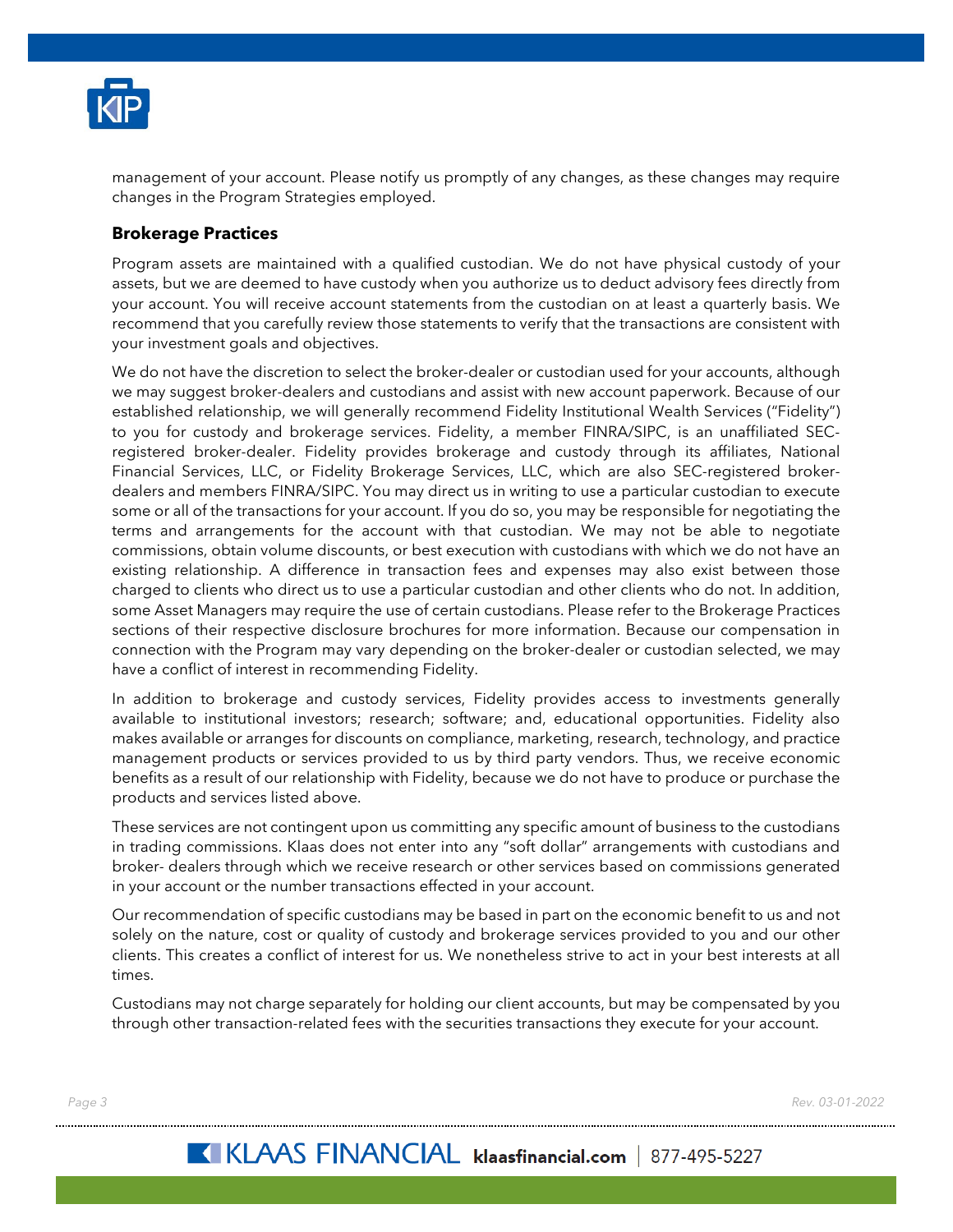

Commissions and other fees for transactions executed through the custodians we recommend may be higher than commissions and other fees available if you use another custodian firm to execute transactions and maintain custody of your account. We believe, however, that the overall level of services and support provided to our clients by our recommended custodians outweighs the benefit of possibly lower transactions cost which may be available under other brokerage arrangements.

Many of the services described above may be used to benefit all or a substantial number of our accounts, including accounts not maintained through our recommended custodians. We do not attempt to allocate these benefits to specific clients.

# <span id="page-6-0"></span>**Aggregation of Client Trades**

Klaas PMG may aggregate trades in a single order (a "block trade"). Aggregated trading (a "block trade") allows for the purchase or sale of a security for the accounts of multiple clients in a single transaction.

Block orders are generally completed (or "filled") on the same day the trade is placed. If a block order is filled (full or partial fill) at several prices through multiple trades, an average price will be calculated for all trades executed, and all participants in the block trade will receive the average price. The objective of the aggregated orders will be to allocate the executions in a manner that is deemed equitable to the accounts involved. While the occurrence of partial fills (i.e., a block order which is not fully executed within the same day) is rare, all partial fills shall be allocated to client accounts on a pro rata basis.

When executing trades on behalf of clients, we may aggregate trades only when we reasonably believe that the combination of the transactions provides better prices for clients than had individual transactions been placed for clients. We are not obligated to include all or any client transaction in an aggregated block trade. Trading practices, including trade aggregation practices, of Asset Managers (if applicable) are set forth in their respective disclosure brochures.

Klaas PMG has established procedures to reasonably ensure that trade execution will not favor or discriminate against any client or group of clients, and that trades executed for the accounts of our Investment Adviser Representatives or employees will not be favored over transactions for client accounts.

## <span id="page-6-1"></span>**Fees and Compensation**

The fee for the program ("Program Fee") is a percentage of assets under management in the Program, charged on a quarterly basis, in arrears, subject to a minimum fee of \$1,500 annually. Effective November 1, 2021, our standard fee schedule is as set forth in the table below.

| <b>Assets Under Management</b>      | <b>Annual Fee</b> |
|-------------------------------------|-------------------|
| \$0 up to \$250,000                 | 1.25%             |
| Over \$250,000 up to \$500,000      | 1.15%             |
| Over \$500,000 up to \$1,000,000    | 1.00%             |
| Over \$1,000,000 up to \$2,000,000  | 0.90%             |
| Over \$2,000,000 up to \$3,000,000  | 0.80%             |
| Over \$3,000,000 up to \$5,000,000  | 0.75%             |
| Over \$5,000,000 up to \$7,500,000  | 0.70%             |
| Over \$7,500,000 up to \$10,000,000 | 0.65%             |
| Over \$10,000,000                   | 0.60%             |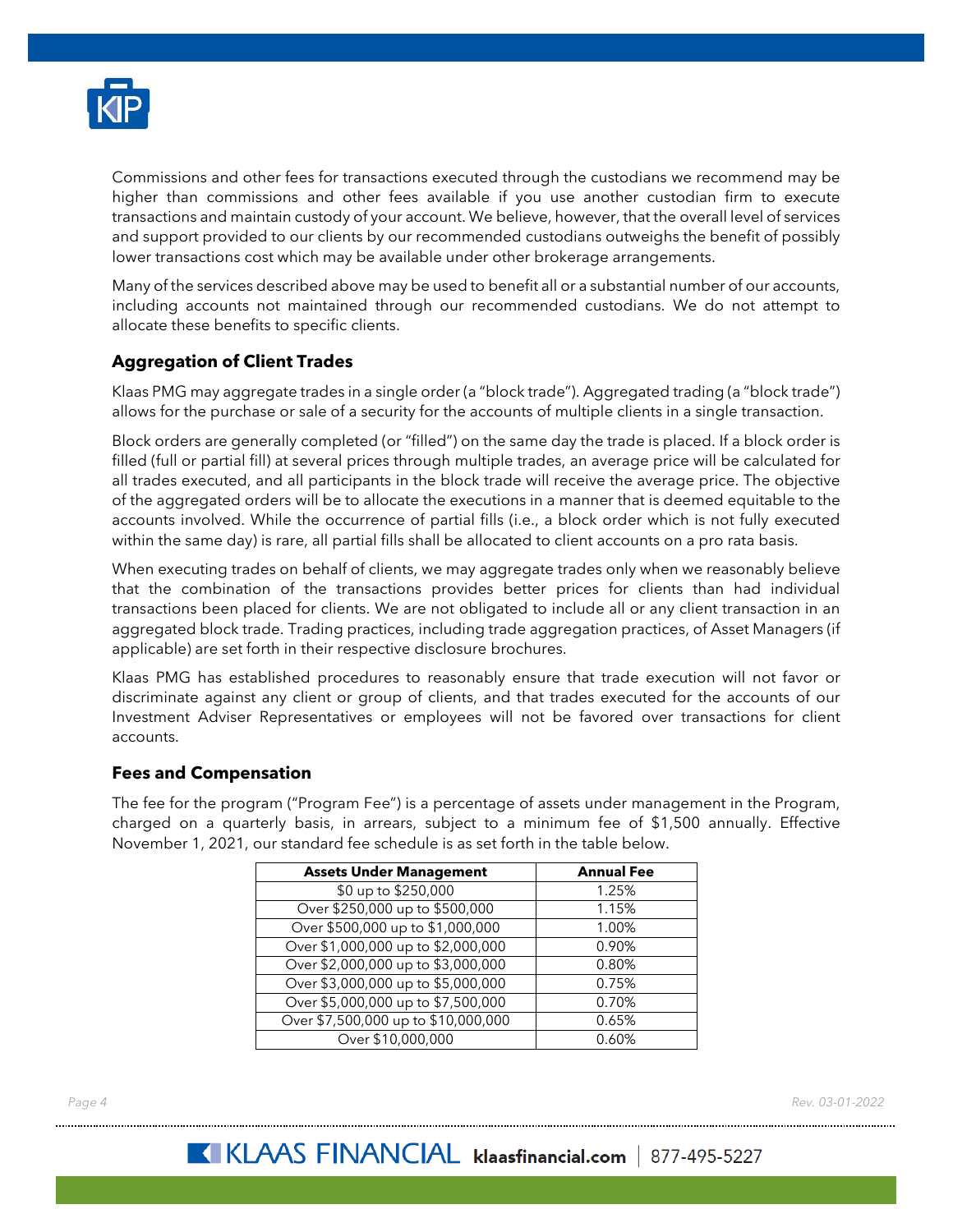

Existing clients in our Wrap Fee Program on or before October 31, 2021 will retain their current fee schedule through the end of the current quarterly billing period, December 31, 2021. The new fee schedule for existing clients will be effective January 1, 2022.

Our standard fee schedule may change over time, and some clients are subject to legacy fee schedules which may be higher or lower than our current fee schedule. In addition, we reserve the right to reduce or waive fees under certain circumstances at our discretion.

Your Program Fee may vary depending on several factors, such as the Program Strategies used, the size of your accounts, and the overall complexity of your financial situation. All fees are discussed with you at the time of the engagement, and are set forth in the fee schedule attached as Exhibit A to the Program Agreement, as amended from time to time.

New accounts in the Program are charged a prorated fee for the first quarter which is based on the number of days in the quarter from the date the account is funded to the end of the quarter.

Any party at any time upon written notice may terminate the Program Agreement. Program Fee payments will be assessed and due upon notification of the account termination or closure date. Program Fees will be calculated based on the account valuation provided by the custodian of the assets managed. Fees will be prorated based on the number of calendar days in the quarter prior to account termination and/or closure.

The Program Fee is a single or "wrap fee," and covers the financial planning and consulting services provided by Klaas, the portfolio management services provided by Klaas PMG (or Asset Manager, if applicable), and brokerage and custodial fees. Klaas will generally pay the broker-dealer a transaction charge for each trade in the account. Thus, Klaas will earn more compensation if fewer transactions are executed for the accounts. Broker-dealers may waive transaction fees for some types of investments or based on other circumstances (for example, if you enroll in electronic statements for your account). Some investment options (such as mutual funds, ETFs, or investments in MVA subaccounts) may be available with no transaction fees. We potentially have an incentive to choose investments with lower or no transaction fees. However, as a fiduciary, we are required to act in your best interest and have an obligation to manage your portfolio in a prudent matter, regardless of the transaction charges assessed in your account.

The Program Strategies make significant use of ETFs to gain exposure to various asset classes while attempting to minimize costs. Over 2,000 ETF products are available with differing methods and characteristics, including passive, hybrid, and actively managed ETFs. When evaluating ETFs for use in the Program Strategies, selection criteria include characteristics such as assets under management, ETF liquidity, how closely the ETF tracks its underlying index, and other criteria depending on the specific asset class and implementation approach of the ETF. The selection criteria help pare down the large universe when selecting ETFs for use in the Program Strategies. Fidelity has made available a subset of more than 500 ETFs for purchase commission-free. Because we bear the transaction costs in the Program, we have an incentive to select ETFs with no transaction fee, which is a potential conflict of interest. However, we seek to mitigate this conflict of interest by applying selection criteria other than transaction costs to filter the ETF universe. We use both transaction fee and commission-free ETFs in the Program Strategies.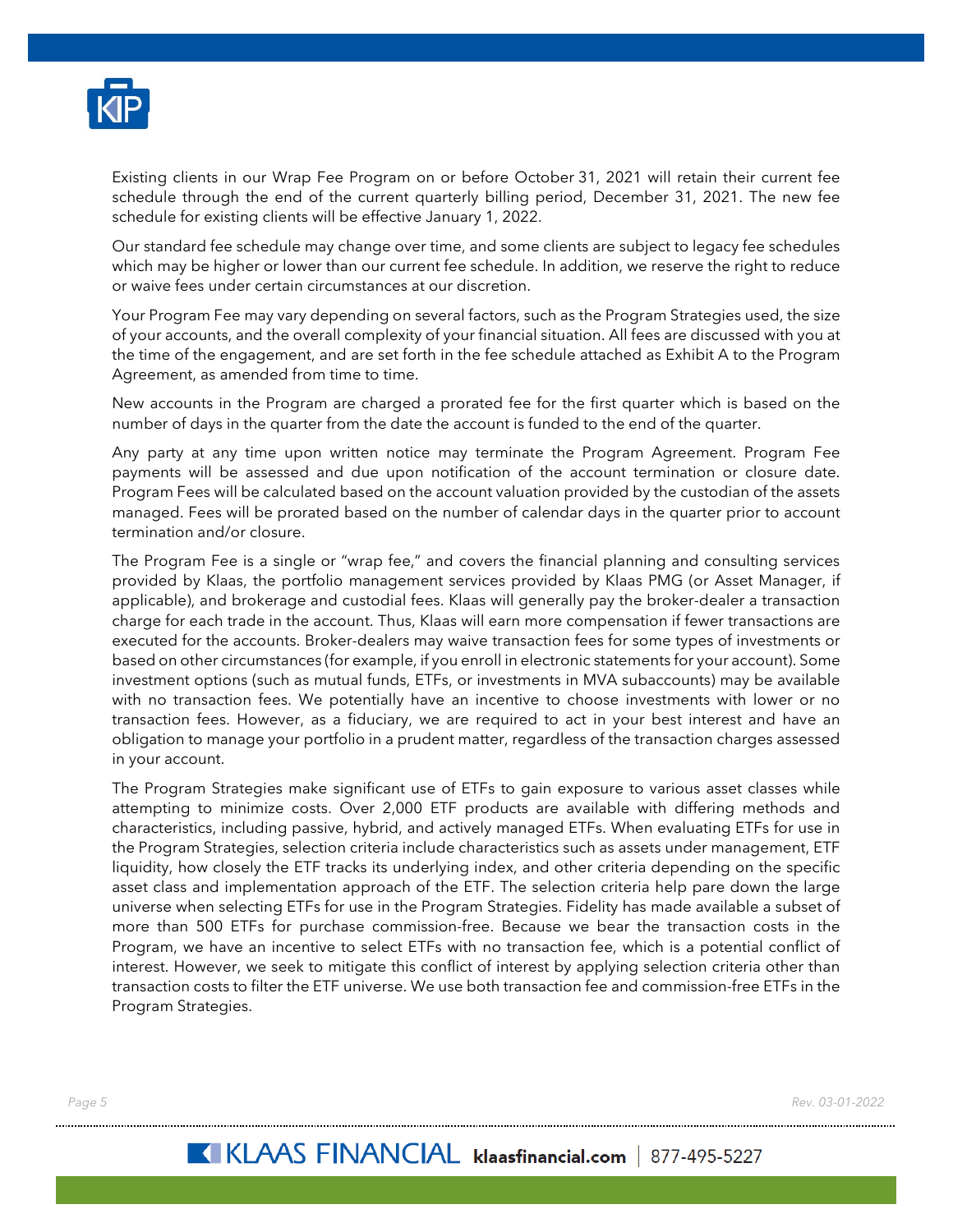

The Program Fee does not cover:

- Brokerage commissions or other charges resulting from transactions not effected through the broker- dealer named in your Program Agreement.
- Any internal management operating fees or expenses imposed or incurred by a mutual fund or other pooled investment vehicle.
- Any additional custodial services contracted for directly by the client with the custodian.
- "Mark-ups" and "mark-downs" or "dealer spreads" that broker-dealers may receive when acting as principal in certain transactions.
- Variable annuity account fees imposed by insurance carriers.
- Certain costs or charges that may be imported by the broker-dealer or custodian named in your Program Agreement or third parties, including costs associated with exchanging foreign currencies, odd- lot differentials, IRA fees, transfer taxes, exchange fees, wire transfer fees, postage fees, and other fees or taxes required by law.

Further, to the extent that cash used for investment through Program comes from redemptions of the client's mutual fund or other investments outside of Program, there may be tax consequences or additional cost from sales charges previously paid and redemption fees incurred. Such redemption fees would be in addition to the Program Fee on those assets.

In most cases, multiple share classes of the same mutual fund are available for purchase. Some share classes of a fund charge higher internal expenses, whereas other share classes of a fund charge lower internal expenses. Institutional and advisory share classes typically have lower expense ratios and are less costly for a client to hold than Class A shares and other share classes that may be eligible for purchase in an advisory account. Mutual funds that offer institutional share classes, advisory share classes, and other share classes with lower expense ratios are available to investors who meet specific eligibility requirements that are described in the mutual fund's prospectus or its statement of additional information. These eligibility requirements include, but may not be limited to, investments meeting certain minimum dollar amounts and accounts that the fund considers qualified fee-based programs. It is also possible that the lowest cost mutual fund share class for a particular fund may not be offered through the Program or available for purchase within specific types of accounts. Clients should not assume that they will be invested in the share class with the lowest possible expense ratio or cost. The share class available for client accounts may be restricted at the custodian or within an account program.

The custodian will receive payments from certain mutual funds (including money market funds) pursuant to a Rule 12(b)-1 distribution plan or other such plan as compensation for distribution or administrative services and are distributed from the fund's total assets. These fee arrangements will be disclosed upon request of a client and are available in the applicable fund's prospectus. The fees received by the custodian create a conflict of interest. In addition, the custodian receives compensation in connection with cash held in the account.

The Program may cost a client more or less than purchasing such services separately depending on the frequency of trading in the Program accounts, commissions charged at other broker-dealers for similar products, fees charged for like services by other advisers and broker-dealers, the fee structure of the account and other factors.

*Page 6 Rev. 03-01-2022*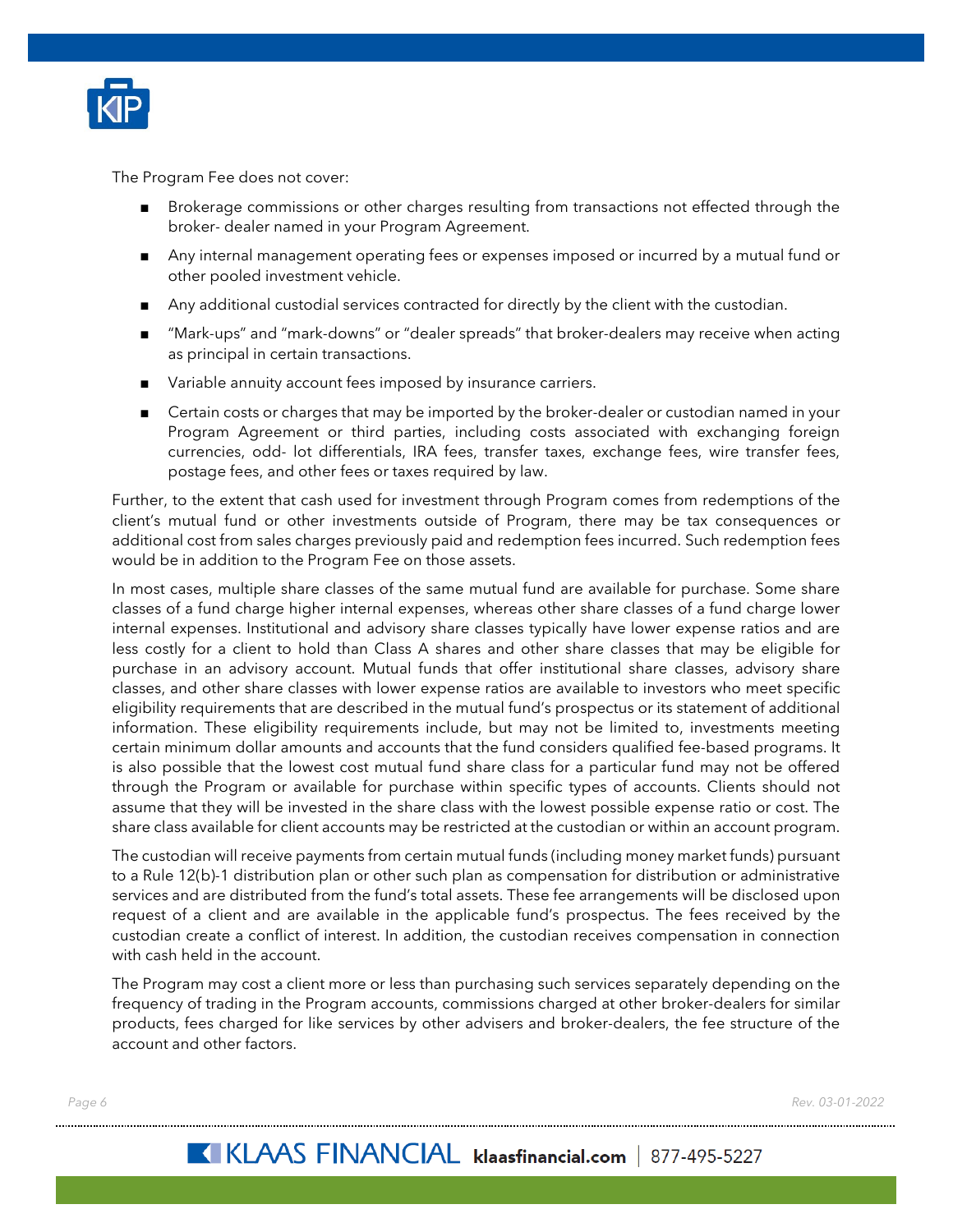

As of December 31, 2020, within the KIP Wrap Fee Program, we provided discretionary asset management on approximately \$438 million in client assets for approximately 1,100 client households. Discretionary asset management means that we have the authorization to make investment decisions on behalf of our clients.

# <span id="page-9-0"></span>**Item 5. Account Requirements and Types of Clients**

We typically do not require a minimum amount of assets to open an account in the Program; however, we generally require clients to have a household investment balance of \$100,000. This minimum balance requirement may be waived, or may vary depending on the Program Strategy selected. Some Asset Managers (if applicable) may impose minimum account balances. If so, those restrictions are set forth in their respective disclosure brochures. These minimums may be waived under certain circumstances. If the market value of the assets in a Program Strategy fall below the stated minimum, you may be required to deposit additional funds to meet the required account minimum, or close the Program Strategy account.

The Program is available to individuals, including high net worth individuals, business entities, trusts, and non-profit and charitable organizations.

#### <span id="page-9-1"></span>**Item 6. Portfolio Manager Selection and Evaluation**

Klaas PMG conducts due diligence and selects the Program Strategies available in the Program. This due diligence and selection process is an ongoing process of broad discovery, and may entail an assessment of investment organizations, people, professional culture, operational processes, key vendors, size of asset base and client types (e.g., institutional, retail, distribution channels used), as well as management and ownership structure. When conducting due diligence and investment selection, thoughtful and thorough qualitative evaluation are the most critical decision inputs, not past performance. We may also rely on due diligence information provided by portfolio managers, as well as information available from other sources, such as disclosure brochures and independent databases. Among the types of information analyzed are historical performance, investment philosophy, investment style, historical volatility and correlation across asset classes.

Klaas PMG monitors the performance of Program Strategies on an ongoing basis. Program Strategies that underperform relative to the applicable asset class and or style for an extended period of time will likely be modified or removed from the Program. Klaas practices careful judgment and discretion when determining whether to include each Program Strategy in the Program. Factors that would cause us to replace a Program Strategy may include, but are not limited to, underperformance, a change in management personnel or a change in their strategy or discipline that is deemed no longer beneficial to the client, the determination of significant risk or impairment as discovered through due diligence, or a significant regulatory deficiency.

When appropriate based on a client's financial circumstances, Klaas may recommend a Program Strategy that includes an investment-only managed variable annuity ("MVA"). The MVA is an insurance product offered by a licensed insurance carrier that includes an investment component. In this case, the client grants Klaas the discretion to manage the subaccount investments within the MVA according to the client's investment objectives. In offering an MVA, we seek out reputable insurance carriers that offer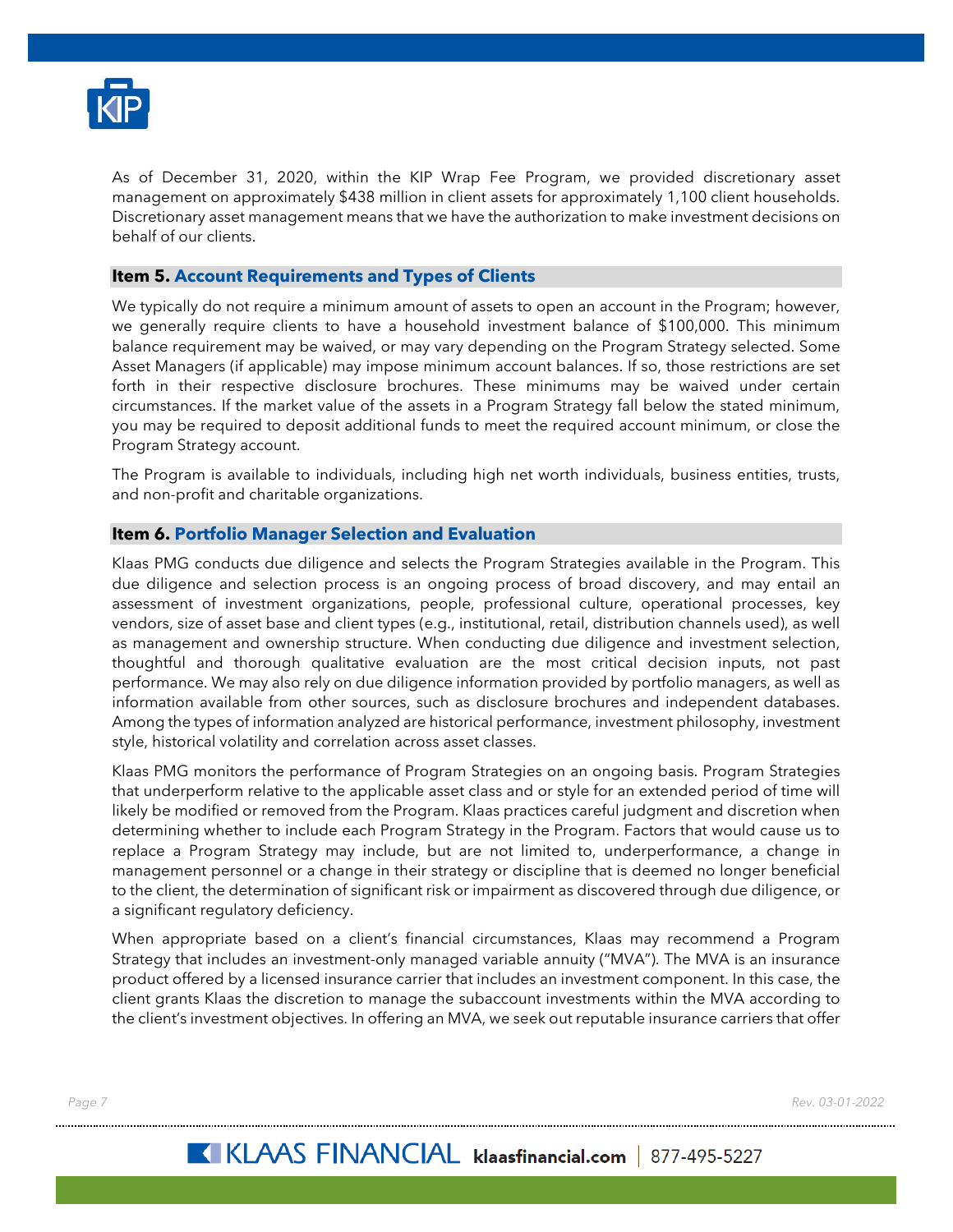

competitively-priced solutions. Investment options available in the subaccount are limited by the insurance carrier.

# <span id="page-10-0"></span>**Individual Needs of Clients and Restrictions**

As described in "Services, Fees and Compensation" above, through discussions, interviews, and questionnaires, we will assist you in determining your investment objectives, risk tolerance, and investment time horizon, and any applicable investment policies, guidelines, or reasonable restrictions. Based on this information, we select Program Strategies for the client.

You may place reasonable restrictions on your portfolio prohibiting particular investments or types of investments from being held portfolio. We will make a reasonable attempt to honor any reasonable restrictions you wish to impose, but in the case of pooled investment vehicles such as mutual funds or ETFs where underlying holdings change frequently, we cannot guarantee that restrictions will always be enforced. In addition, please note that imposing such restrictions may cause Klaas PMG to deviate from the investment decisions it would otherwise make in managing your account. In some cases, we may not be able to accommodate restrictions if they do not allow us to manage your portfolio in a prudent manner.

# <span id="page-10-1"></span>**Other Services**

In addition to the KIP Wrap Fee Program, Klaas provides non-discretionary financial planning and consulting through its Klaas 360 service, non-discretionary investment consulting to brokerage customers, and also investment consulting and education services to plan sponsors and participants of qualified retirement plans through its Klaas 401k service. Information on these additional services is provided in our Form ADV Part 2A Disclosure Brochure, which is available upon request.

## <span id="page-10-2"></span>**Performance-Based Fees**

We do not charge performance-based fees for the Program. Performance-based fees are generally based on a percentage of the capital gains and/or appreciation of the client account assets.

## <span id="page-10-3"></span>**Methods of Analysis**

As part of our discretionary portfolio management services, Klaas PMG designs, supervises, and manages individual investment accounts. In general, Program Strategies employ a structured and disciplined approach to investing. Our methodology is anchored in the academically rigorous investment principles of Modern Portfolio Theory and Asset Allocation as the key determinant of portfolio returns. Foundational to this philosophy is:

- Recognition of an integral relationship between risk and return;
- Diversification across asset classes and portfolio risk sources; and
- Time-tested effectiveness of a long-term investment strategy.

Asset allocation is the strategic combination of asset classes, such as stocks and bonds, to seek the highest long-term returns given an investor's acceptable level of risk. The methodology applied to the Program Strategies is based upon the belief that it is generally not in the investor's best interest to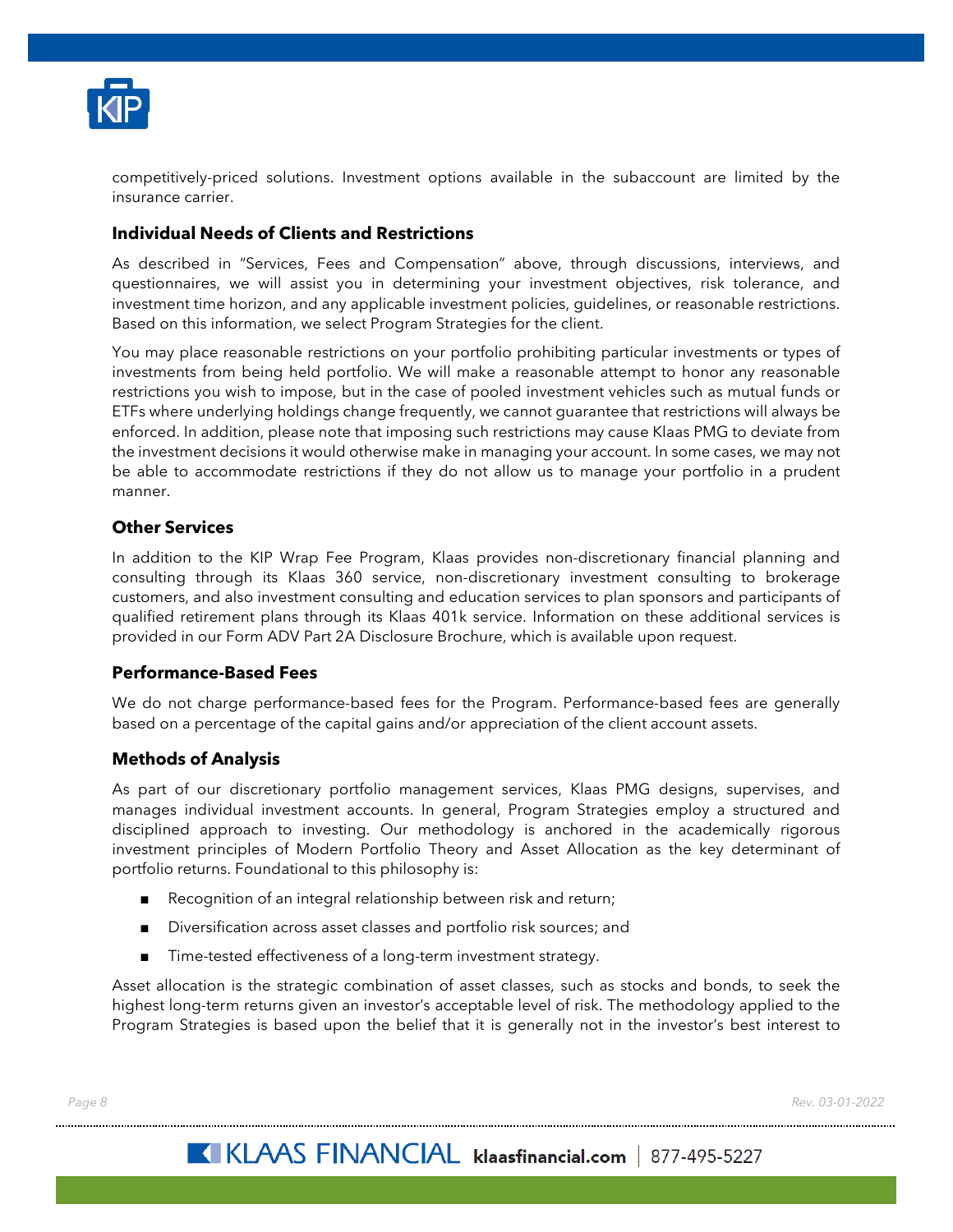

attempt to determine investment security purchase or sale points based on short-term economic information, market timing, forecasts, and prediction models.

Both quantitative and qualitative inputs are used to assess, design, and monitor investment portfolios and holdings. Evaluation parameters vary depending upon the asset, investment type or vehicle. Assessment and analysis include, but are not limited to:

- The impact of fees and expenses;
- Taxes and turnover;
- Liquidity and frictional costs for the asset or security type; and
- Potential to capture incremental return in a transparent and repeatable manner.

Klaas PMG uses outside vendors and/or third-party software, and research as needed, to assist in formulating investment recommendations. Vendor services used include: market analysis and manager research subscription datasets, public databases, software and tools related to asset allocation and portfolio optimization, as well as portfolio reconciliation, reporting, and rebalancing tools.

In addition to quantitative evaluation, qualitative analysis and due diligence can encompass many sources of assessment, data, and analysis, such as: conference calls, academic journals, economic and market research materials prepared by others, annual reports, prospectuses, ADV filings, company press releases, financial publications, as well as discussion and interaction with other investment professionals.

## <span id="page-11-0"></span>**Investment Strategies**

Our Program Strategies seek to efficiently and effectively capture targeted risk and return characteristics of your investment objective using broad asset allocation exposures, incorporating diversification across sources of risk and return, asset classes, countries, and sectors. Although Program Strategies generally deploy similar approaches for asset allocation, the number and mix of ETFs, mutual funds, and other security types used in accounts, individual client portfolios will vary depending on account size and other practical limitations to implement cost-effective and efficient discretionary portfolio management services in accounts.

## <span id="page-11-1"></span>**Risks**

Although our Program Strategies seek to limit risk through broad diversification among asset classes, all investments involve risk. Asset allocation and diversification are investment strategies used to manage risk, but they do not guarantee a profit nor protect against a loss. Losses can occur by investing in any security, asset class, or investment strategy, including conservative Program Strategies. Even for longer investment time horizons, there is no assurance that your investment objectives can be achieved, positive returns cannot be guaranteed as investing in securities necessarily involves a risk of loss.

In addition to general market risks, the Program Strategies may be subject to the risk of loss arising from direct or indirect exposure to a number of types of catastrophic events, such as global pandemics, natural disasters, acts of terrorism, cyber-attacks, or network outages. The extent and impact of any such event on the Program Strategies will depend on many factors, including the duration and scope of the event, the extent of any governmental restrictions, the effect on the supply chain, overall consumer confidence, and the extent of the disruption to global and domestic markets.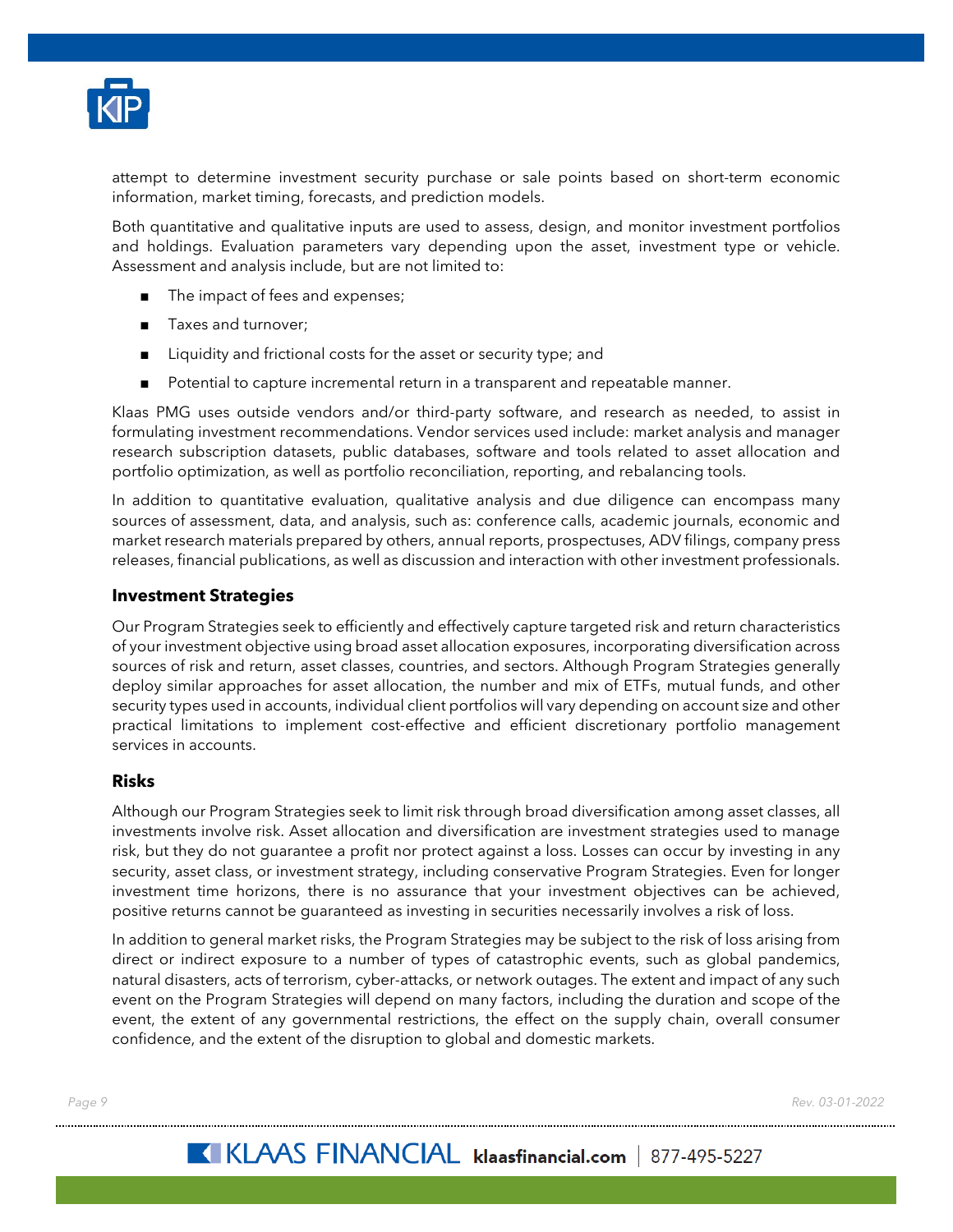

Past performance is no indication of future performance, and we cannot offer any guarantees or promises that your goals and objectives will be met.

# <span id="page-12-0"></span>**Risks of Specific Securities**

Our Program Strategies typically invest in ETFs and mutual funds. However, we may use a variety of security types:

**Equity Securities** – Investing in individual stock positions involves inherent risk, including the potential for greater concentration risk related to a single company or business enterprise. Significant risks relate to the company's capitalization, quality of the company's management, quality and cost of the company's services, the company's ability to manage costs, management of litigation risk, and the company's ability to create shareholder value (i.e., increase the value of the company's stock price). Foreign securities, in addition to the general risks of equity securities, have geopolitical risk, financial transparency risk, currency risk, regulatory risk, and liquidity risk. Equity securities are not guaranteed or insured by the FDIC or any other government agency.

**Mutual Fund Securities** – Investing in mutual funds carries inherent risk. The major risks of investing in a mutual fund include the quality and experience of the portfolio management team and its ability to create fund value by investing in securities that have positive growth, the amount of individual company diversification, the type and amount of industry diversification, and the type and amount of sector diversification within specific industries. In addition, mutual funds tend to be tax inefficient and therefore investors may pay capital gains taxes on fund investments while not having yet sold the fund. Active mutual funds have higher fees and costs that can result in lower investment returns. Mutual funds are not guaranteed or insured by the FDIC or any other government agency.

**Exchange Traded Fund (ETF) Securities** – Exchange-traded funds are investment companies with shares that are bought and sold on a securities exchange. Generally, an ETF holds a portfolio of securities designed to track a particular market segment or index. Some examples of ETFs are SPDRs®, Powershares® and iShares®. Investing in ETFs involves risk. Specifically, ETFs, depending on the underlying portfolio and its size, can have wide price (bid and ask) spreads, thus diluting or negating any upward price movement of the ETF or enhancing any downward price movement. Certain ETFs or ETNs employ leverage, which creates additional volatility and price risk. ETFs are not guaranteed or insured by the FDIC or any other government agency.

**Corporate Debt Securities, Commercial Paper, and Certificates of Deposit** – Fixed income securities carry different risks than those of equity securities described above. These risks include the company's or the government's ability to retire its debt at maturity, the current interest rate environment, the coupon interest rate promised to bondholders, legal constraints, jurisdictional risk (U.S or foreign), and currency risk. If bonds have maturities of 10 years or greater, they will likely have greater price swings when interest rates move up or down. The shorter the maturity the less volatile the price swings. Foreign bonds have liquidity and currency risk. Corporate Debt securities are not guaranteed or insured by the FDIC or any other government agency.

Commercial paper and certificates of deposit are generally considered safe instruments, although they are subject to the level of general interest rates, the credit quality of the issuing bank, and the length of maturity. With respect to certificates of deposit, depending on the length of maturity there can be prepayment penalties if the client needs to convert the certificate of deposit to cash prior to maturity.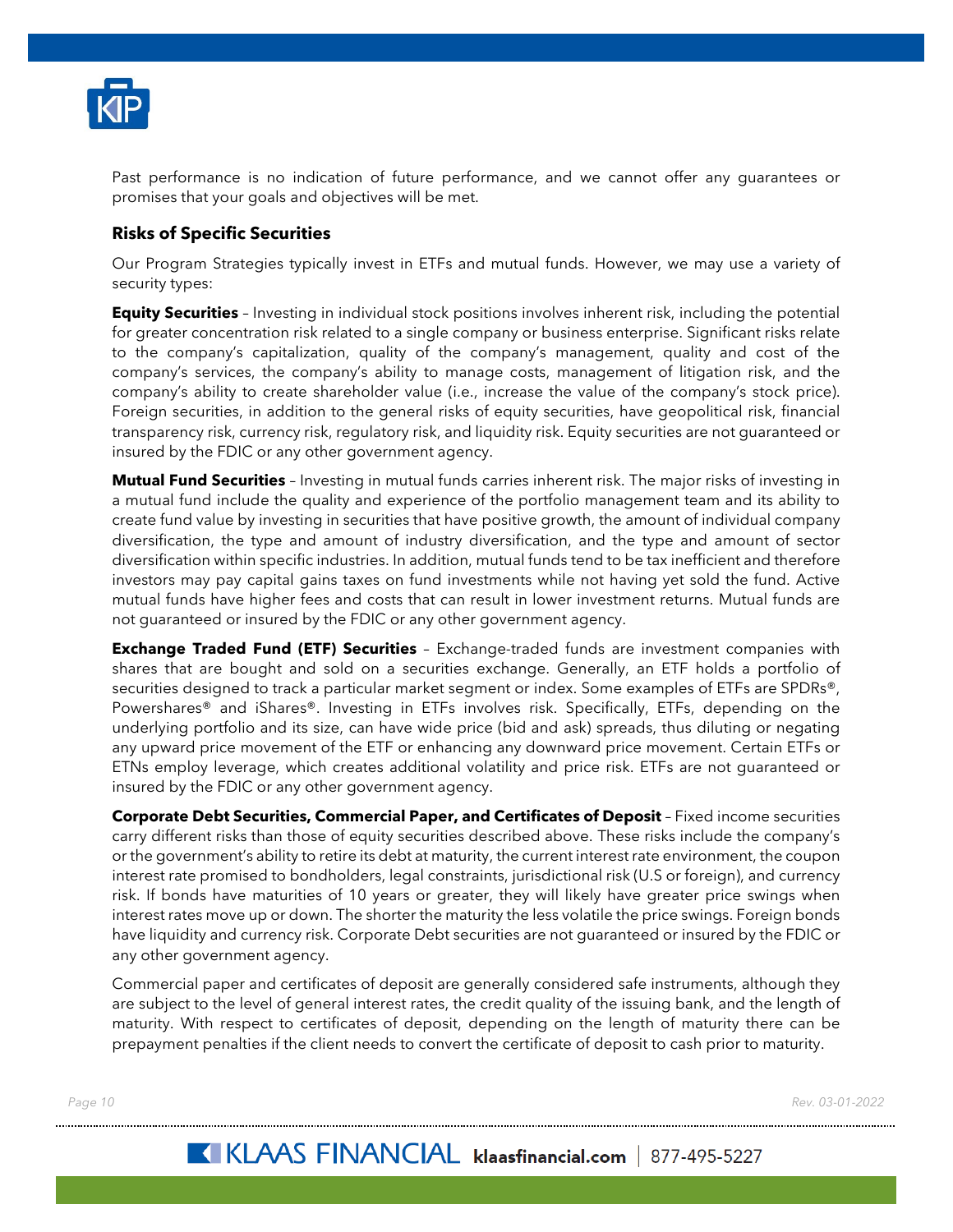

**Municipal Securities** – Municipal securities carry different risks than those of corporate government and bank-sponsored debt securities described above. These risks include the municipality's ability to raise additional tax revenue or other revenue (in the event the bonds are revenue bonds) to pay interest on its debt and to retire its debt at maturity. Municipal bonds are generally tax-free at the federal level, but can be taxable in individual states other than the state in which both the investor and municipal issuer are domiciled. Municipal securities are not guaranteed or insured by the FDIC or any other government agency.

**U.S. Government Securities** - U.S. government securities include securities issued by the U.S. Treasury and by U.S. government agencies and instrumentalities. U.S. government securities may be supported by the full faith and credit of the United States.

**Closed-End Funds** – A closed-end fund is a collective investment model based on issuing a fixed number of shares which are not redeemable from the fund. Unlike open-end funds, new shares in a closed-end fund are not created by managers to meet demand from investors. Instead, the shares can be purchased and sold only on the securities exchange where it maintains a listing. In the United States, closed-end funds sold publicly must be registered under both the Securities Act of 1933 and the Investment Company Act of 1940. The major risks of a closed end fund relate to general market risk, the underlying securities in the fund portfolio, future expectations of the performance of those underlying securities, the degree to which leverage is used, quality of the issuer's management, the issuer's ability to meet its contractual and operating obligations, and the overall credit risk of the issuer. Closed-End Funds are not guaranteed or insured by the FDIC or any other government agency.

# <span id="page-13-0"></span>**Voting Client Securities**

Klaas does not accept voting authority for client proxies. In instances where an Asset Manager is used, proxy voting policies will be set forth in its respective disclosure brochure.

## <span id="page-13-1"></span>**Item 7. Client Information Provided to Portfolio Managers**

As described in "Services, Fees and Compensation" above, through discussions, interviews, and questionnaires, we will assist you in determining your investment objectives, risk tolerance, and investment time horizon, and any applicable investment policies, guidelines, or reasonable restrictions. Your investment portfolio is generally managed internally by Klaas PMG. In rare instances, if we select an Asset Manager to manage all or a portion of your investment portfolio, we will provide the Asset Manager with basic information about you, including any reasonable restrictions you impose on your investment portfolio.

#### <span id="page-13-2"></span>**Item 8. Client Contact with Portfolio Managers**

Clients are encouraged to contact us to discuss any questions you have regarding your investment portfolio. If an Asset Manager is used, you may contact us to arrange for a consultation with the Asset Manager, or you may contact the Asset Manager directly.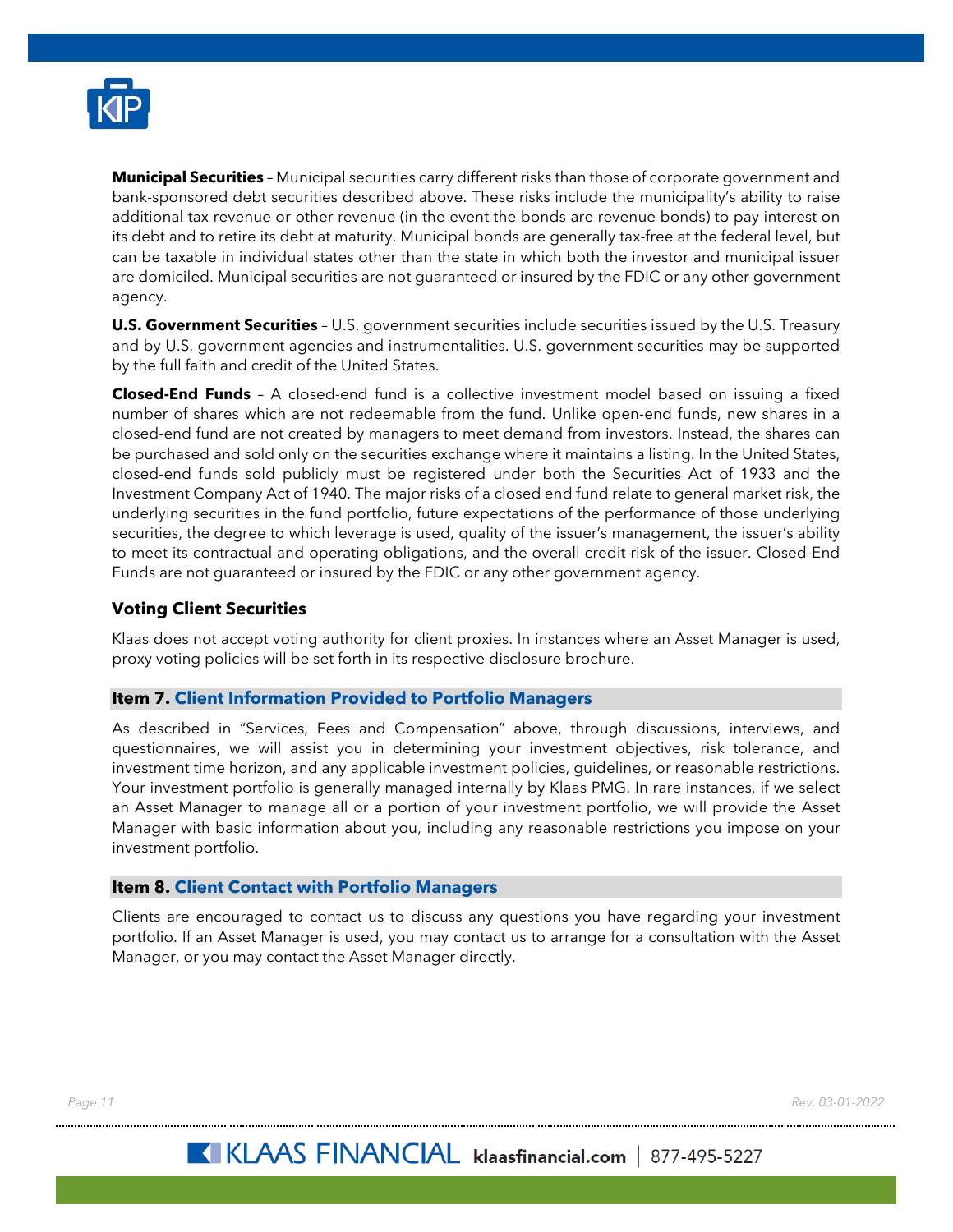

## <span id="page-14-0"></span>**Item 9. Additional Information**

## <span id="page-14-1"></span>**Disciplinary Information**

There are no legal or disciplinary events that are material to an evaluation of Klaas's advisory business.

## <span id="page-14-2"></span>**Other Financial Industry Activities and Affiliations**

Investment Adviser Representatives with Klaas are insurance licensed to offer fixed insurance products through various insurance companies. Clients are not obligated to execute insurance purchases through these individuals. However, should clients choose to execute securities transactions through these individuals, then clients are advised that they will pay a commission to them and a conflict of interest exists.

# <span id="page-14-3"></span>**Code of Ethics and Personal Trading**

We have adopted a Code of Ethics ("Code") to address the standards of business conduct required of our Investment Adviser Representatives and employees. The Code includes policies and procedures designed to protect your interests. The Code includes, but is not limited to, the following provisions:

- To uphold our fiduciary duty to put your interest ahead of ours at all times.
- To comply with all applicable laws and to maintain a standard of conduct.
- To avoid actual or potential conflicts of interest where possible, and to fully disclose any actual or potential conflicts that may exist.
- To conduct all personal securities transactions of our Investment Adviser Representatives and employees in a manner consistent with the Code.
- To avoid giving or receiving gifts that may influence decisions.
- To prevent any abuse of our position of trust and responsibility, including the use of inside information we may obtain.

*You may obtain a complete copy of our Code upon request.*

#### <span id="page-14-4"></span>**Review of Accounts**

Klaas PMG conducts regular and ongoing monitoring, review, and due diligence of client accounts, Program Strategies, underlying investment products, and Asset Managers.

We will periodically rebalance the discretionary investment management account holdings within your account. The primary goal is to ensure that the market value of the investments in asset class and allocation parameters remain aligned with the percentage of the total market value of the entire client account, within a reasonable tolerance level. Rebalancing may generate a taxable transaction for you.

We will periodically review each client's financial plan, goals, and constraints to determine if risk/return and/ or investment portfolio allocation need revision as a result of changes in the client's financial circumstances. If changes are necessary, we will update investment policy guidelines and implement the Program Strategies as deemed appropriate.